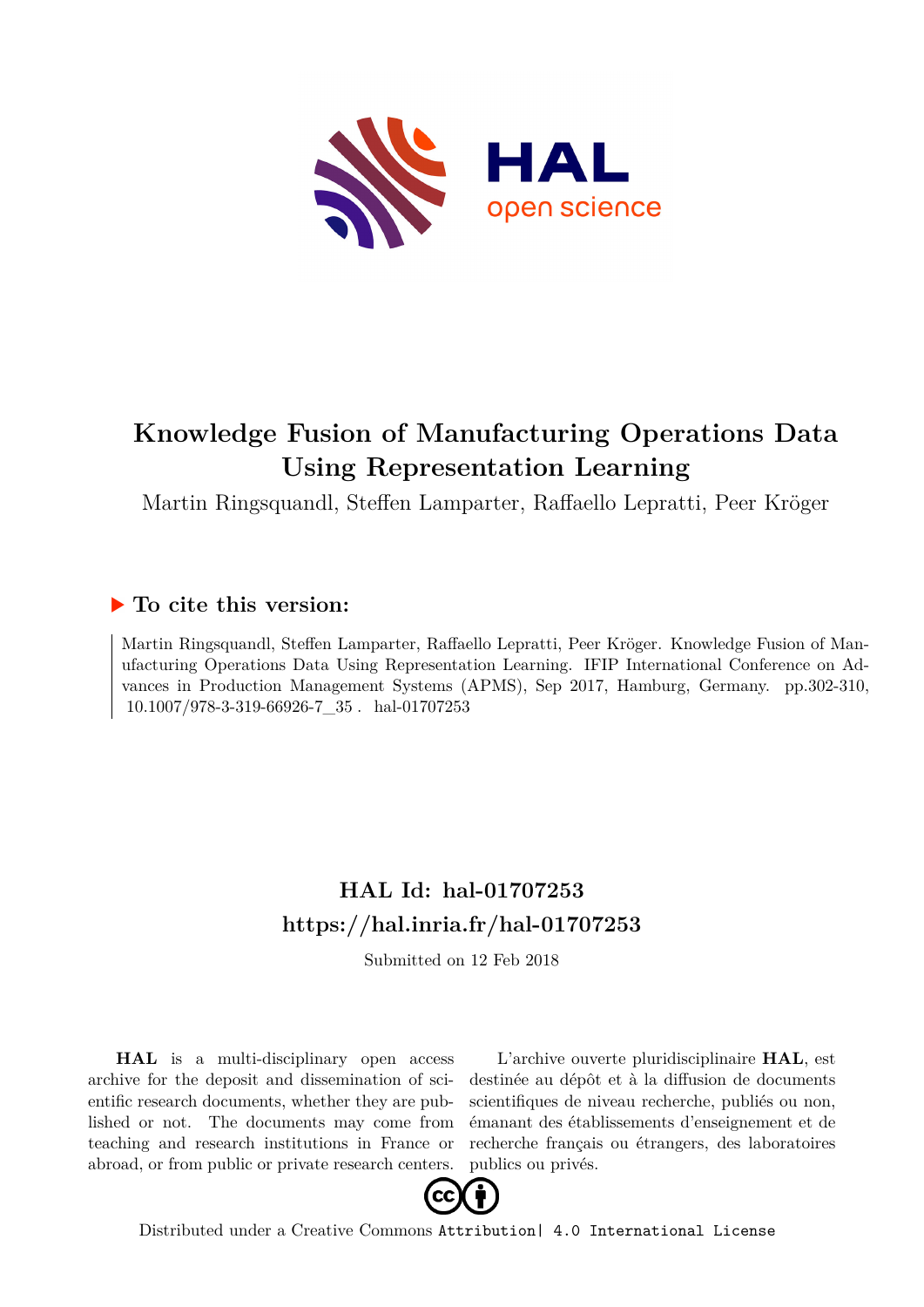## Knowledge Fusion of Manufacturing Operations Data using Representation Learning

Martin Ringsquandl<sup>1</sup>, Steffen Lamparter<sup>2</sup> Raffaello Lepratti<sup>3</sup>, and Peer Kröger<sup>1</sup>

 Ludwig-Maximilians Universität, Munich, Germany, martin.ringsquandl@gmail.com Siemens Ag, Corporate Technology, Munich, Germany Siemens Industry Software S.r.l., Digital Factory, Genoa, Italy

Abstract. Due to increasingly required flexibility in manufacturing systems, adaptation of monitoring and control to changing context such as reconfiguration of devices becomes more important. Referring to the usage of structured information on the Web, digital twin models of manufacturing data can be seen as knowledge graphs that constantly need to be aligned with the physical environment. With a growing number of smart devices participating in production processes, handling these alignments manually is no longer feasible. Yet, the growing availability of data coming from operations (e.g. process events) and contextual sources (e.g. equipment configurations) enables machine learning to synchronize data models with physical reality. Common knowledge graph learning approaches, however, are not designed to deal with both, static and time-dependent data.

In order to overcome this, we introduce a representation learning model that shows promising results for the synchronization of semantics from existing manufacturing knowledge graphs and operational data.

Keywords: Representation Learning, Digital Twin, Knowledge Fusion

#### 1 Introduction

The ubiquitous availability of data empowers manufacturing companies to embrace advanced data analytic technologies that allow to monitor, predict, and optimize manufacturing operations. Still, ensuring semantic interoperability within hardware-software integrated cyber-physical systems (CPS) and management applications requires extensive manual data modeling effort, thus introducing and maintaining these technologies is challenging for manufacturers [7]. For example, today, deploying a new device for machine condition monitoring at a shop floor means manual effort to model this device and all of its signals throughout several software applications (e.g. SCADA, MES). Otherwise, physical reality is not correctly reflected in existing models and there is no semantic interoperability between applications.

Recently, descriptive data models have been revitalized as part of a digital representation of physical systems, the so-called *digital twin*, which allows systems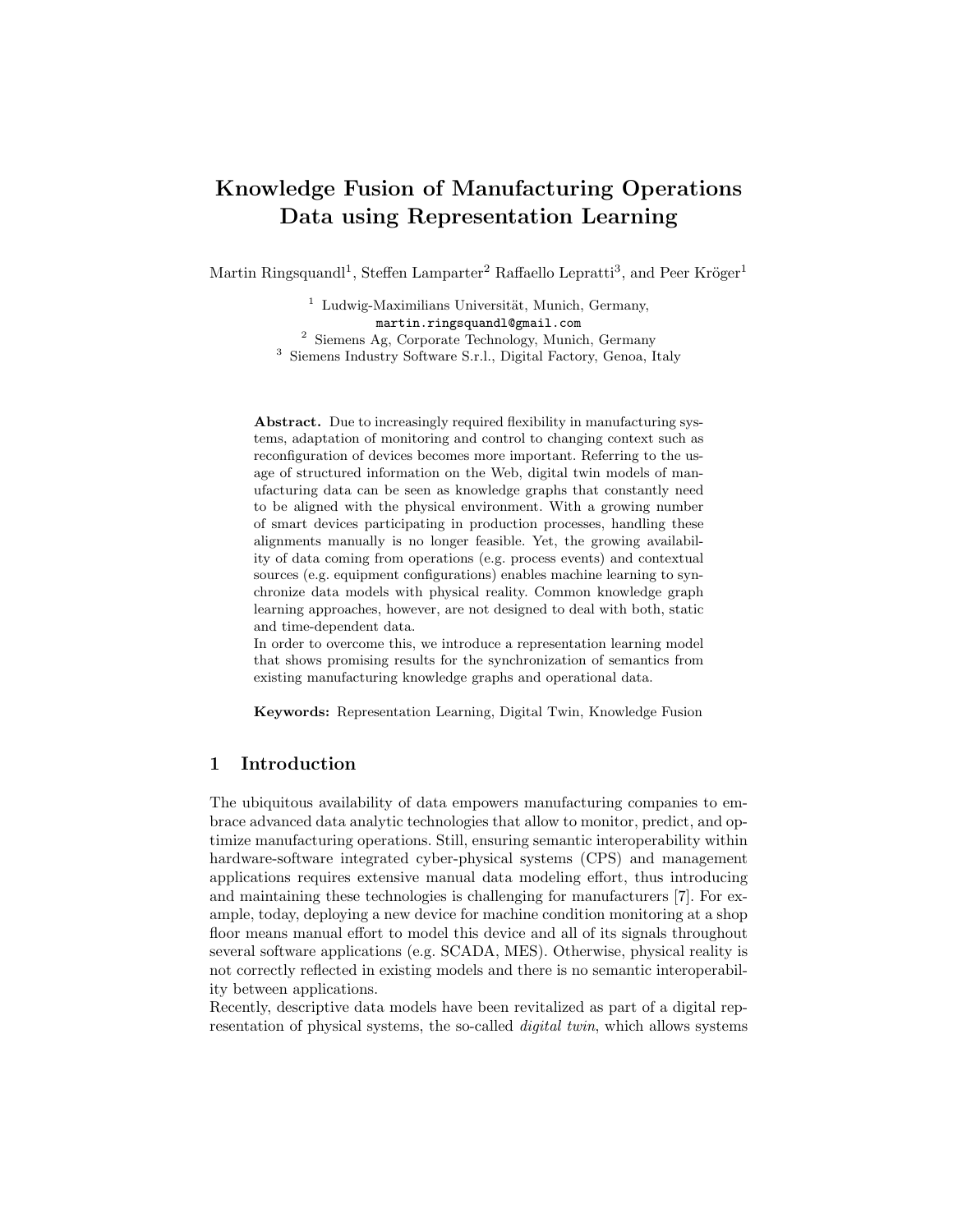to discover, inherit, evaluate and share information across different sub-systems [2]. From a data modeling perspective, structured information of digital twins can be represented as knowledge graph (KG), where relations and entities follow well-defined vocabularies and semantics.

Knowledge graphs are commonly understood as publicly-accessible Linked Data resources – prominent examples are Wikidata<sup>4</sup> and WordNet<sup>5</sup>. Similarly, Manufacturing Execution Systems (MES) and engineering platforms that are built upon sizable relational databases can be seen as domain-specific knowledge graphs, when lifted to a semantic schema [5]. Such a manufacturing knowledge graph should be able to automatically acquire updated information based on different operational data sources (e.g. SCADA, PLCs, etc.), even if these data sources are not aware of their semantics.

Continuing the machine monitoring example: By observing data coming from the newly added device (e.g. events) the KG should automatically recognize the type of device, its location, or its capabilities and therefore allow other applications to adapt to this updated context.

Machine Learning in KGs has emerged recently with the goal to enable automated integration of new facts into KGs without manual modeling efforts [9]. When multiple data sources are used to extract information, the problem further extends to so-called knowledge fusion [3]. The same problems apply to models in manufacturing systems that need to be in-sync with physical reality reflected by multiple operational data sources [4]. In this paper, we present an approach to support fusion of information coming from operational data sources with manufacturing KGs by learning latent representations of entities. The goal is to offer automated recommendations on how to integrate unknown entities into the existing structure of the KG and thus keeping the digital twin in-sync without manual modeling effort. Ultimately, this is beneficial to monitoring and management applications that rely on a immediately aligned digital representation of the manufacturing system.

#### 2 Motivation Scenario

In this section we present an example scenario that motivates the application of machine learning (knowledge fusion) to manufacturing KGs in conjunction with operational data sources.

Consider an automated production line at a discrete manufacturing facility, consisting of multiple production units that can be configured to produce several variants of a product. The manufacturing KG (e.g. provided by an MES) of this production line gives information about device topology and processes executed by each of the production units, whereas a SCADA system observes sequences of events during operation. As shown in Figure 1, at the bottom, sequences of events are continuously generated and aligned to entities in the manufacturing KG. Entities and their relations are denoted as triples (head-entity, relation,

 $\sqrt[4]{\frac{4}{\text{wikidata.org}}}$ 

<sup>5</sup> wordnet.princeton.edu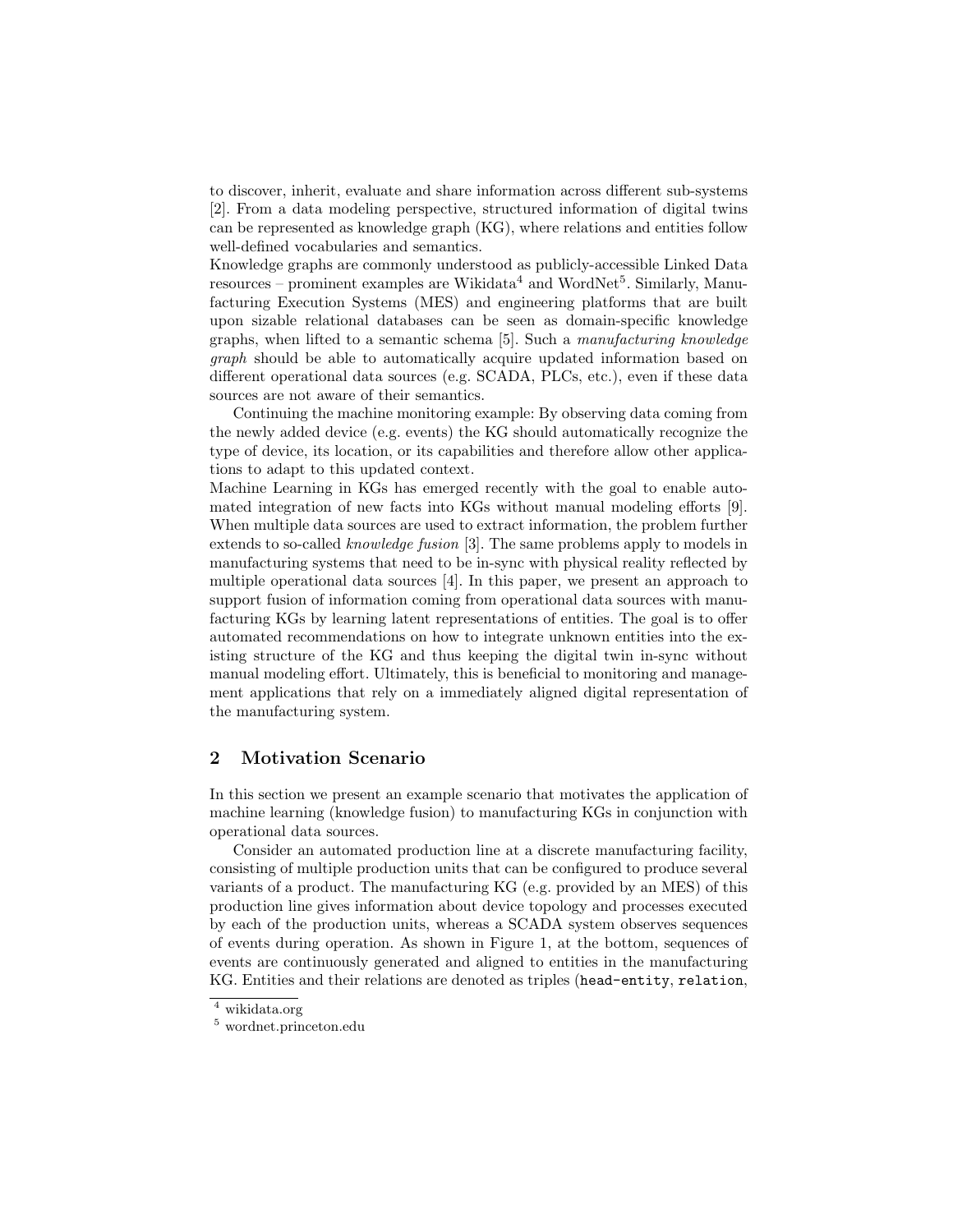

Fig. 1: Sequence data entities aligned to triples in the knowledge graph

tail-entity), in the middle of the Figure. The schema (classes and relations) of the KG is shown on top of the entities using a simplified class diagram notation. For example, the triple (Event 1, occurs at, Conveyor) in the KG states that entity Event 1 occurs at entity Conveyor. Additionally the conveyor entity is modeled as device that is involved in the board assembly process.

Assuming a new device is deployed to the production line to monitor temperature measurements of the conveyor. As production resumes, events of this new device are continuously observed, but they are lacking semantic alignment to the existing KG. Figure 2 shows a new sequence of events, where unknown entities in the triples are denoted with question marks. Here, the class of the unaligned event Event 2 and its source (device) are unknown, (Event 2, is-a, ?), respectively (Event 2, occurs at, ?).

However, the distribution of events in the sequence data should give an indication about which device is most likely to be hold responsible (in this case the conveyor). Since other conveyor events are assumed to co-occur in similar fashion as the new monitoring events, this information can be exploited to re-engineer semantics. Presuming one could obtain a vector representation of all involved entities (events, devices, etc.), it would be possible to calculate a *similarity* between Event 1 and Event 2 that would allow to infer that both are related to the conveyor entity in the KG. The representation learning approach in the following is motivated by learning latent entity embeddings that reflect such similarity.

#### 3 Problem Statement

In this section, we formally define the problem of learning joint representations of entities in KGs and operations data of manufacturing systems.

A knowledge graph, denoted as  $\mathcal{KG}$  is a directed graph with labeled edges.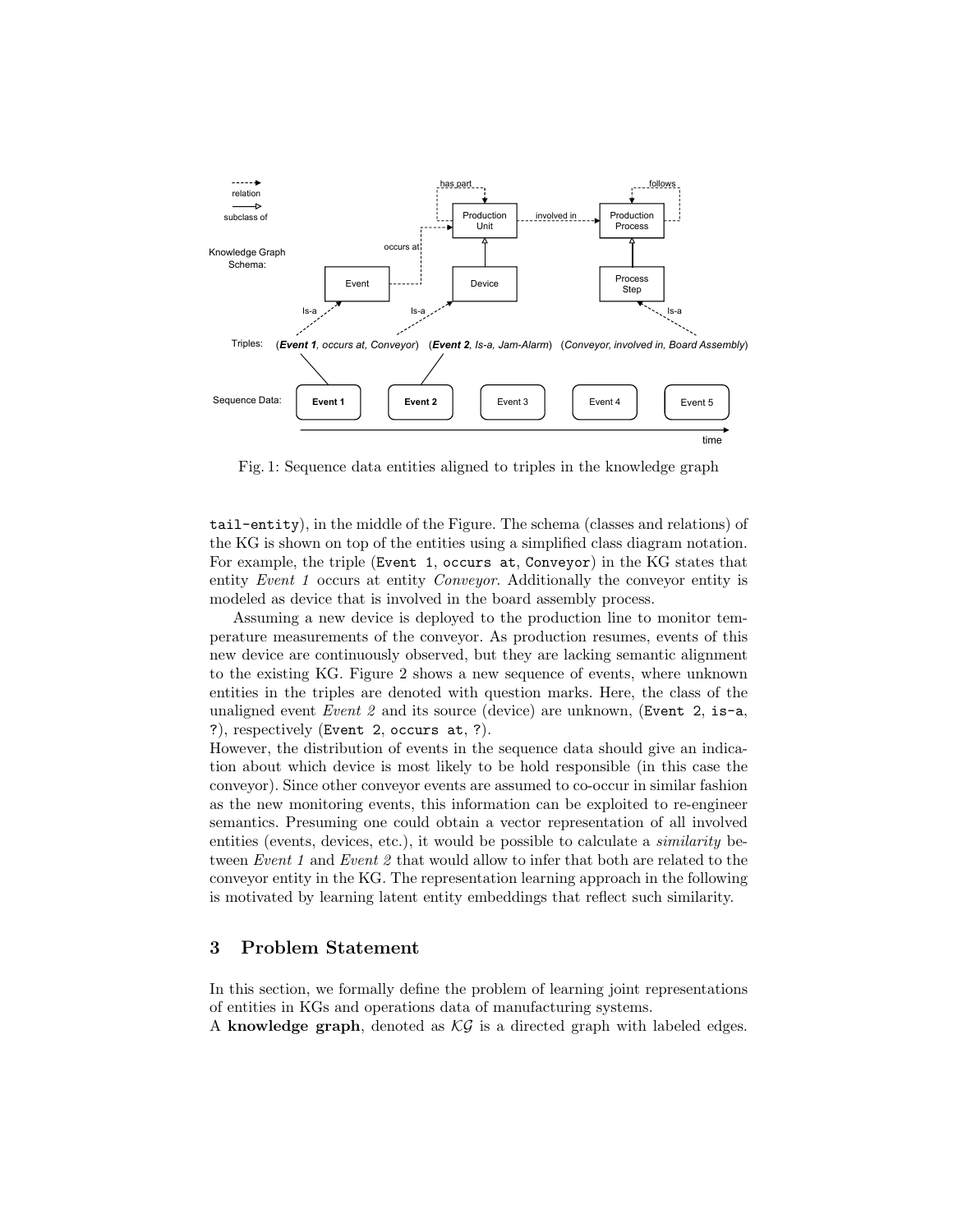

Fig. 2: Observing new events with unknown semantics

Each edge is represented in form of *triples*  $(h, r, t)$  that indicates the existence of a relationship between the head entity h and the tail entity t by the labeled relation r. Head and tail are contained in the set of entities  $h, t \in \mathcal{E}$  and each relation respectively in the set of relations  $r \in \mathcal{R}$ .

A sequence data set, denoted as  $\mathcal{D} = \{(x_1, ..., x_i, ..., x_m)\}$ , is a set of sequences, where each sequence consists of an ordered set of event entities  $x_i$ . The length  $m$  of each sequence can vary depending on a sequence window size. It is implied that there exists a mapping of event entities  $x_i$  to entities in  $\mathcal{E}$ , i.e. event entities are also represented in the KG.

Knowledge Graph Embeddings Given  $\mathcal{KG}$ , the problem of learning knowledge **graph embeddings** is to encode all entities in  $\mathcal E$  and relations in  $\mathcal R$  in a continuous low-dimensional vector space, i.e.  $\mathbf{h}, \mathbf{t} \in \mathbb{R}^d$  and relation  $\mathbf{r} \in \mathbb{R}^d$ . In order to learn useful representations, a meaningful distance measure has to be employed, e.g. in the original TransE model [1],  $\mathbf{h} + \mathbf{r} \approx \mathbf{t}$ . This means that translating entity h with relation r should end up close at its tail entity t in the latent d-dimensional space. It has been shown that these translation embeddings can be effectively learned by using a ranking loss with the intuition that  $\mathbf{h} + \mathbf{r} \approx \mathbf{t}$ should be close for true triples and far apart for false/unknown ones. Formally, the learning objective is formulated as minimizing a margin-based ranking loss:

$$
\mathcal{L}_{KG} = \sum_{(h,r,t) \in \mathcal{KG}} \sum_{(h',r,t') \in S'_{h,r,t}} max(0, 1 + dist(\mathbf{h} + \mathbf{r}, \mathbf{t}) - dist(\mathbf{h}' + \mathbf{r}, \mathbf{t}')) \tag{1}
$$

where  $dist(\cdot)$  is some distance function (e.g. Euclidian) and  $S'_{h,r,t}$  is a set of negative samples, i.e. artificially constructed false triples by replacing  $h$  or  $t$ with a random entity. This loss is minimized when the translation of correct triples is closer than that of unknown ones by a constant margin, here 1.

Sequential Data Embeddings Given  $D$ , the problem of learning sequential embeddings of entities  $x_i$  is similar to knowledge graphs, i.e. encode all entities in the same low-dimensional vector space,  $\mathbf{x_i} \in \mathbb{R}^d$ , where semantically similar entities should end up close to each other in this latent space. Learning this kind of embeddings follows the distributional semantics hypothesis which states that similar entities occur in similar context. This has been one of the key ideas in the field of Natural Language Processing (NLP), since these embeddings tend to exhibit natural relations between words (e.g. capture synonymous meanings) [6].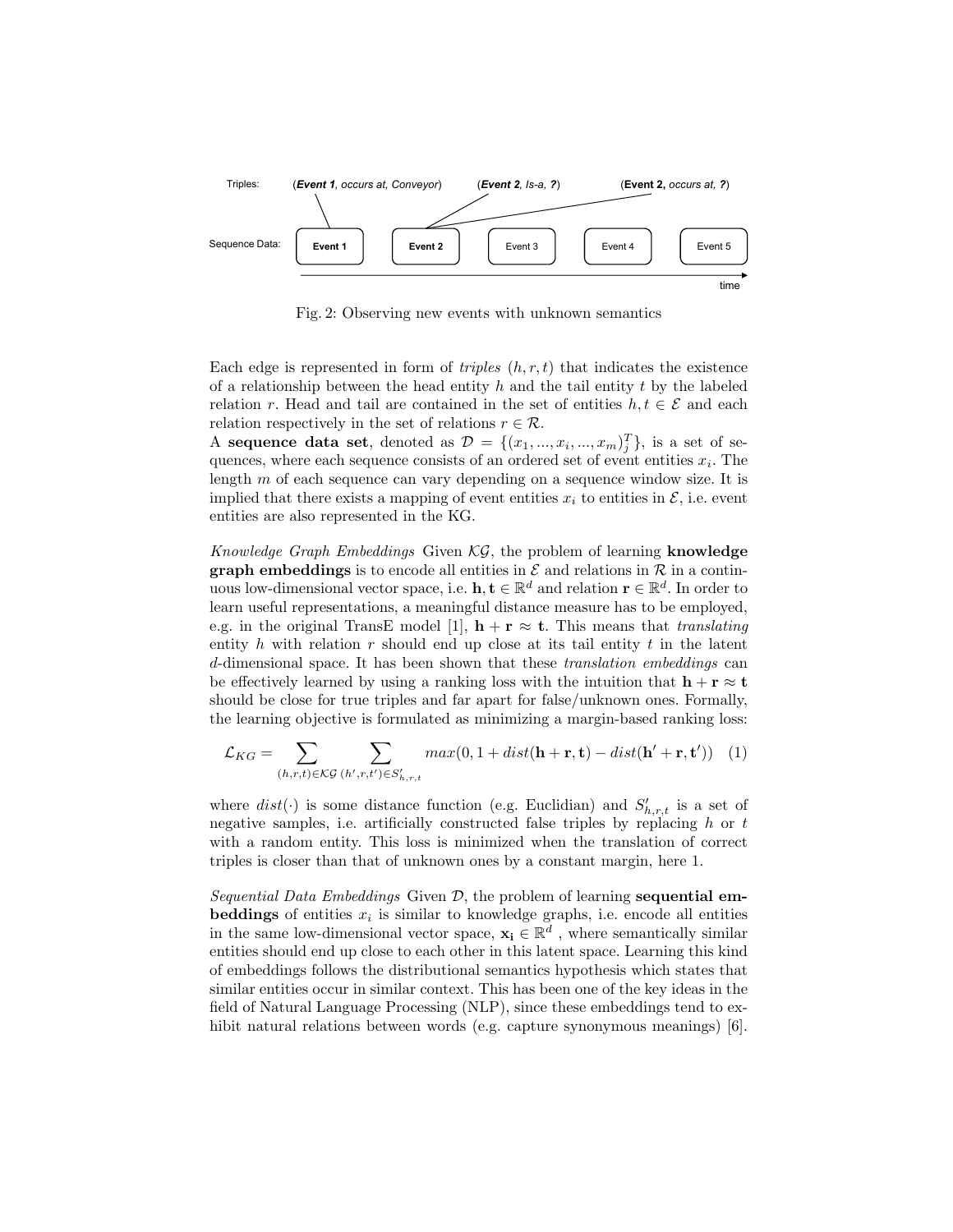

Fig. 3: Representations of event entities are learned from surrounding context

Distributed representations are obtained by assuming that similarity between entities in the data can be modeled with a distribution, formally  $P(x_i|W)$ , i.e. the occurrence of entity  $x_i$  depends on and can be predicted from its surrounding window events  $W$ . Figure 3 displays how *Event 3* can be modeled from its surrounding events in a sliding time window of length  $m$  through the event sequences. It is assumed that events having similar causes and effects share similar semantics.

Mathematically, the probability distribution of predicting target entity  $x_i$ from its surrounding entities can be expressed by a categorical distribution, e.g. the Softmax function:

$$
P(x_i|W_i) = \frac{\exp S(\mathbf{x_i}, \mathbf{W_i})}{\sum_{j \neq i} \exp S(\mathbf{x_j}, \mathbf{W_i})}
$$
(2)

, where  $\mathbf{x}_i$  is the vector representation of entity  $x_i$  and  $S(\cdot)$  is some similarity function between entities and their surrounding window entities represented as matrix  $W_i$ . The objective function in terms of loss is given by the negative log likelihood:

$$
\mathcal{L}_{Seq} = -\sum_{i}^{n} log(P(e_i|W_i))
$$
\n(3)

Joint Embeddings As the goal of this approach is to jointly model entities in the knowledge graph as well as in the sequential data, we propose a joint learning model that is trained by simply adding both loss terms:

$$
\mathcal{L}_{Joint} = \mathcal{L}_{Seq} + \mathcal{L}_{KG} \tag{4}
$$

Minimizing the joint loss  $\mathcal{L}_{Joint}$  should result in solid embeddings of both, entities in the knowledge graph and the sequence data set. In reality, joint loss minimization is approximated using a state-of-the-art stochastic gradient descent optimizer. The key idea here is that entity embeddings are shared across both tasks and therefore the outcome should reflect co-occurrence of sequential data as well as the structure of the knowledge graph. The architecture of the joint embedding approach is shown in Figure 4, where the  $|\mathcal{E}|\text{-by-}d$  matrix of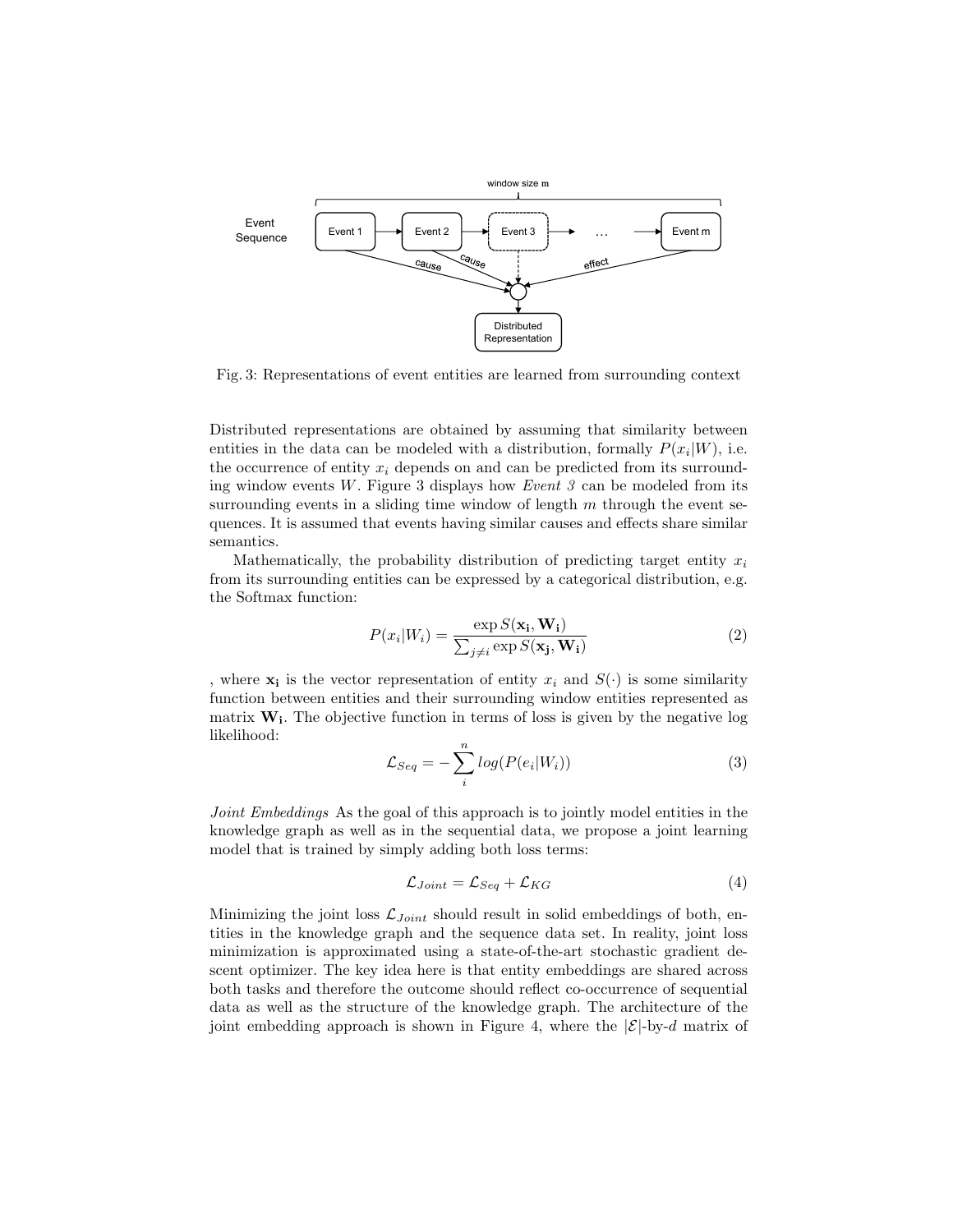

Fig. 4: Architecture of the joint embedding learning model

entity embeddings is located in the center. These embeddings are shared with the prediction model of entities in the sequential data on the left-hand side and the knowledge graph embedding model on the right-hand side. Note that in the depicted example this shared aspect is highlighted with Event 1 having the same embedding (representation) in both models, i.e.  $\mathbf{h} = \mathbf{x}_1$ . The  $|\mathcal{R}|\text{-by-}d$  matrix of relation embeddings on the right-hand side is solely used for the knowledge graph embeddings as it only influences distance calculation between triples.

#### 4 Prototype Evaluation

We evaluated this approach on a real-world manufacturing KG data set coming from an automated assembly line. The event sequences are taken from a SCADA-level Alarms & Events database, whereas the initial KG was extracted from several spreadsheet files and CAD models. The final KG ended up with a size of about 3,700 triples about processes, equipments, and events, whereas the sequential data consisted of 57 thousand events occurrences. A prototypical implementation of the representation learning was implemented using the  $TensorFlow^{TM}$  library. For performance evaluation, the usual criteria are (cf.  $[1]$ :

- Mean Rank: The average predicted rank of the head or tail entity that would have been the correct one (1 indicating perfect rank)
- Hits Top–10: The fraction of predicted ranks that were in the top 10

We compare two models,  $KG$  (knowledge graph embeddings only) and  $KG +$ Seq (joint embeddings). In Figure 5, the performance of  $KG$  and  $KG + Seq$ are visualized during model training on a hold-out (unseen) test data set of incomplete triples, e.g. (Conveyor, involved in, ?). It can be seen that the joint model performs better in terms of lower mean rank and higher hits top-10 percentage.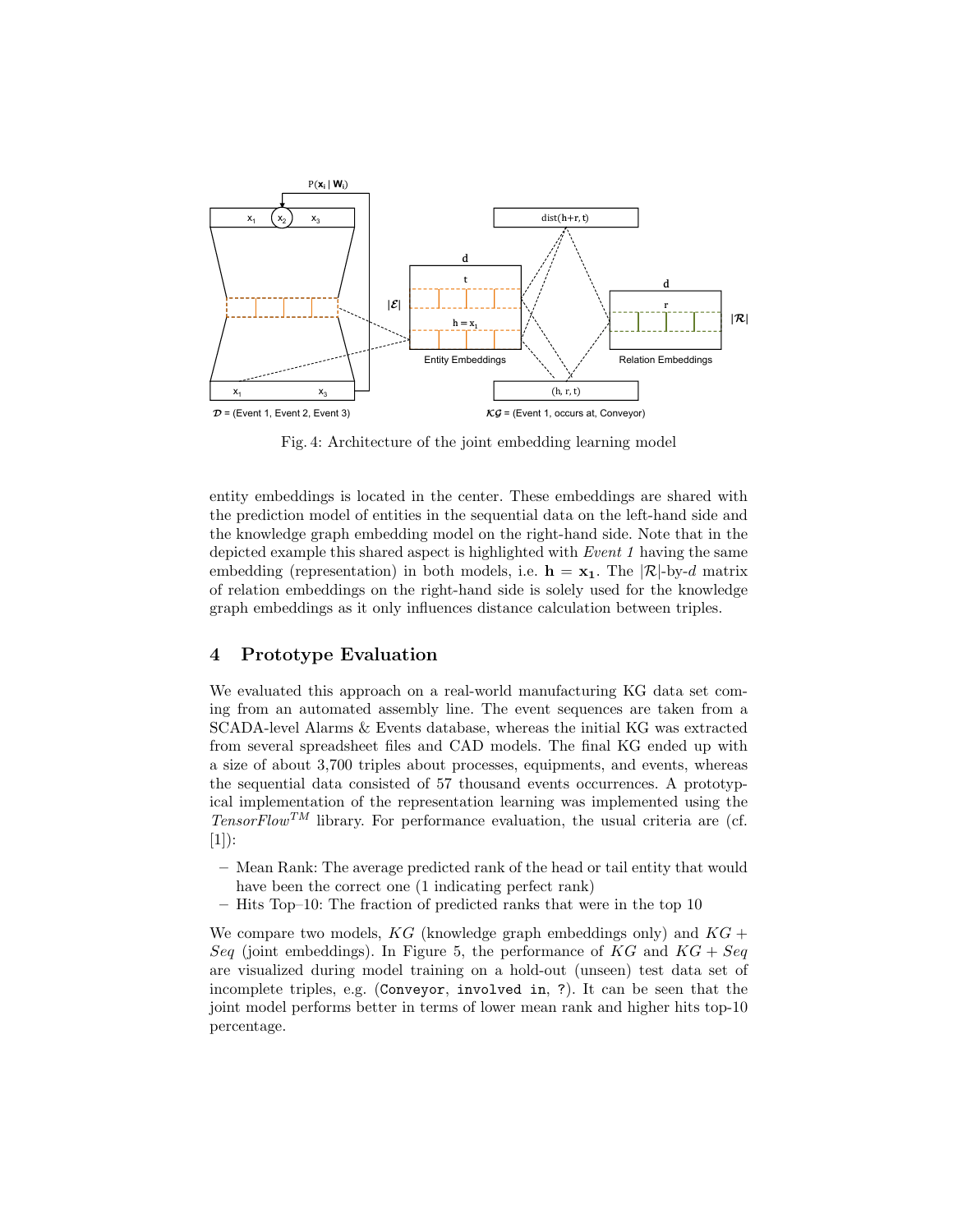

Fig. 5: Evaluation on hold-out test data (unknown triples) during training

| Model      | $ \mathcal{KG} $ | $ \mathcal{D} $ | Test size |        | Mean Rank Hits Top-10 |
|------------|------------------|-----------------|-----------|--------|-----------------------|
| KG         | 3.7k             | $\sim$          | $3\%$     | 316.46 | 27.66                 |
| $KG + Seq$ | 3.7k             | 57k             | $3\%$     | 296.16 | 28.92                 |

Table 1: Models and data sets with and without sequential data

### 5 Related Work

We divide related work into two categories, limited to applications and techniques that are close to the one in this work.

Model Learning in Manufacturing Machine learning has been used to discover influencing factors of manufacturing processes[14]. Other works of adapting to changing context have studied monitoring processing times in flexible production systems [11, 10] and more high-level architecture proposals for context extraction and self-adaption of production systems [12]. However, the authors do not specify a concrete methodology on how to extract context knowledge and align it with existing models.

Learning of Knowledge Graph Embeddings Existing learning methods for KGs such as [1] and [9] have been extended to include many-to-many relationships [8] and to incorporate textual information to improve entity representation learning. Recently, word co-occurrences as sequential data were used in KG completion tasks [13]. In contrast to our approach, these works are focused on large-scale knowledge graphs containing noisy information.